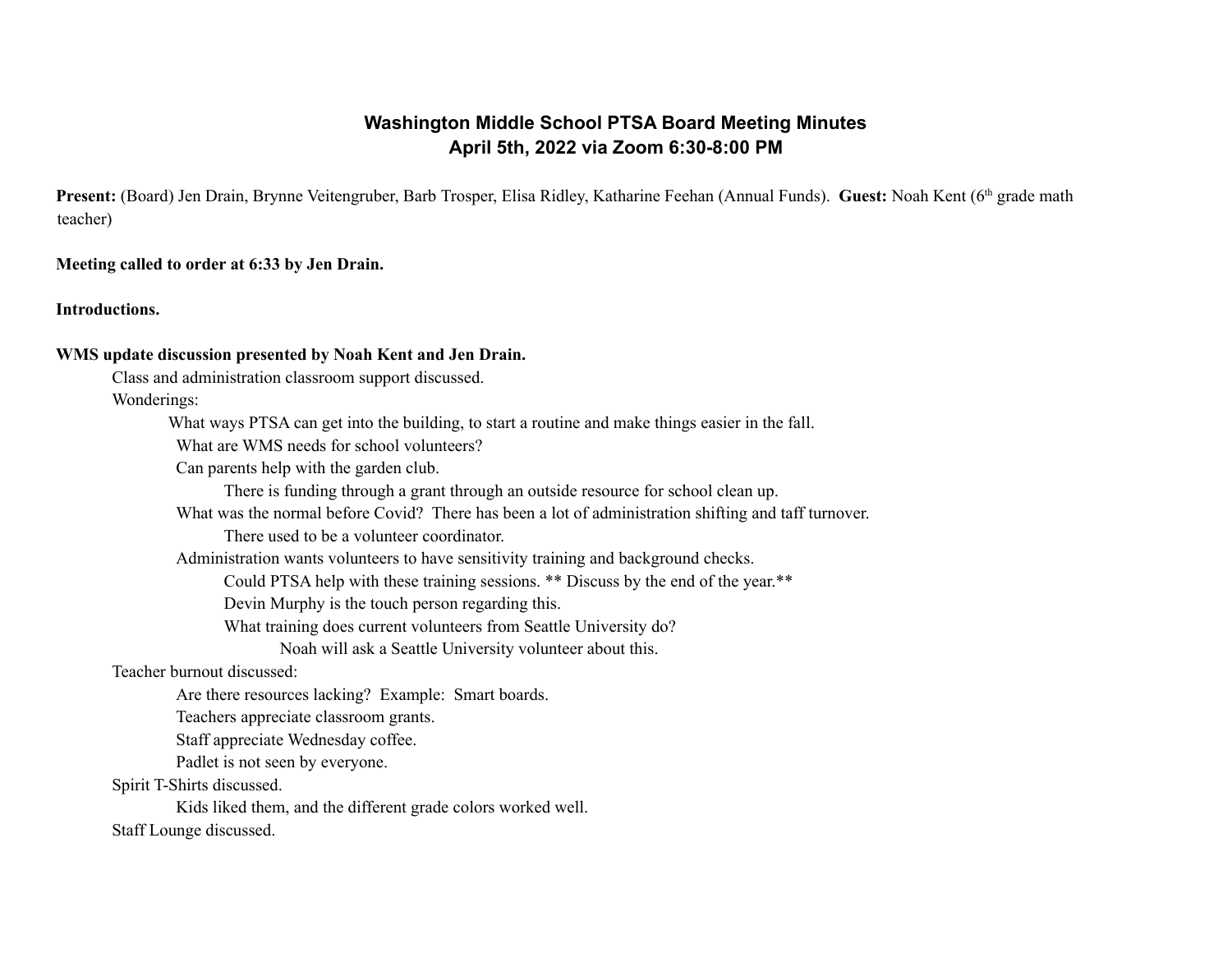Staff lounge is used quite a bit.

People would appreciate it being updated.

Noah Kent will send out an email to staff and ask for feedback and ideas on how we can support Teachers and staff.

#### **Annual Fund Drive presented by Katharine Feehan and Jen Drain**

Focus on participation this year.

Mailings will be going out to all families around April  $18<sup>th</sup>$  or  $19<sup>th</sup>$ .

PTSA mailbox in the office?

QR link will be included in the letter to families.

Cash apps discussed but sounds too complex.

Mariners fundraising opportunity discussed, but if PTSA does sales there are tax implications.

This would be fun as a community building event instead.

Will need a parent volunteer for a few days to hand out more information sheets.

Planned date: April 25-29<sup>th</sup>.

PTSA will also ask the school to send a school-wide talking points, and include in Friday email from the Principal.

Fundraiser flyer will be finished this week and will go to the printer.

Translation of flyer discussed. Jen Drain will have translators do translation and individually print for families.

## **Could the principal communicate how families are being supported at school during Ramadan discussed.**

### **Literacy Event update presented by Barb Trosper:**

Guest Speaker: Kazu Kibuishi the author of the Amulet and other book series. May 19<sup>th</sup> 6:PM -8 PM PTSA needs to come up with a flyer. PTSA will buy 1 full set for the library, and upcoming book (book 9)to fill out library sets. PtSA will purchase additional books to be equitably distributed to students (raffle?). WMS Librarian reached out to classrooms to engage students in classrooms. Barb Trosper will call bookstores to see if they will give our PTSA a discount on the books. PTSA invite will go out to feeder schools to participate. Elisa will investigate art for the WMS flyer and ask the author about it.

PTSA to possibly have a future student art contest relating to this event.